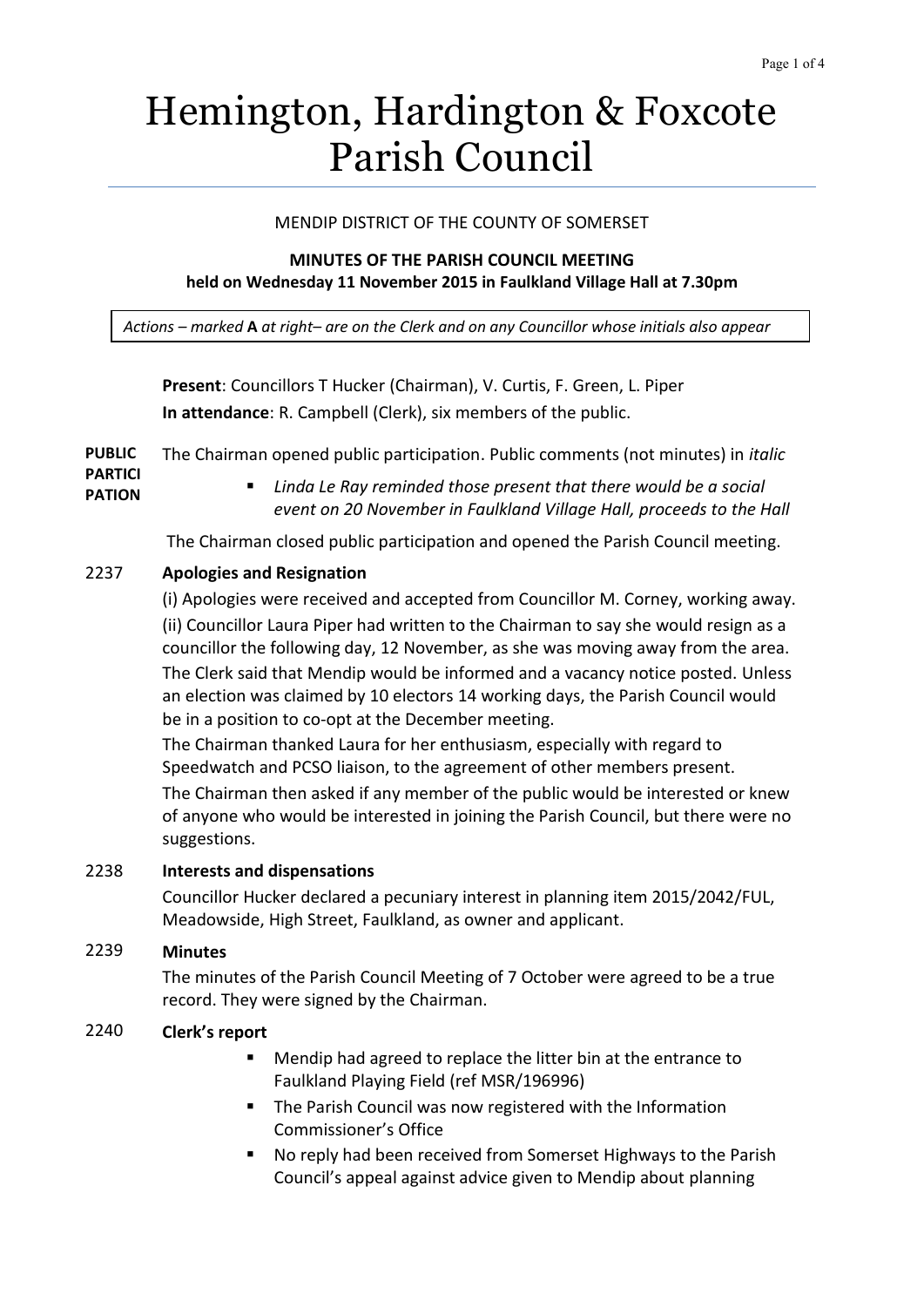application 2013/0914 West Farm, Faulkland. To be chased. **<sup>A</sup>**

# 2241 **County and District Councillors' reports**

District Councillor Drewe, conveying the apologies of County Councillor Ham, said that there had been complaints about mounting traffic delays at local road junctions including the Terry Hill crossroads. Additional housing being built on the outskirts of Radstock would generate more traffic on the A362 and hence make matters worse at Terry Hill. Possible solutions to the problem in general could include traffic lights and roundabouts.

Cllr Drewe asked if the cats' eyes previously on the A366, Faulkland High Street, could be replaced.

Cllr Piper said that the PC's preferred option was for visual narrowing by means of white lines down both road edges, but no central white line and hence no cats' eyes. Shared space tended to slow motorists down.

Cllr Drewe said that in conversation with Mendip Planning Office James U'Dell he had been asked whether a submission from the Parish Council in relation to reserved matters on the West Farm development had been comment or an objection. To be clarified. He had been told that drainage matters might cause further delay in determining the application.

The Chairman thanked Cllr Drewe for his report.

2242 **Faulkland Playing Field** Councillors Green and Curtis had not yet had an opportunity to straighten the goalposts.

The Mendip Legacy Fund grant application had been submitted

# **Planning**

(i) Applications Councillors considered the following applications:

**2015/2593/OTA** Rectory Farm Green Street to Single Hill Foxcote BA3 5YE

Proposal: Application for Outline Planning Permission with all matters reserved for an agricultural workers dwelling

**RESOLVED** (proposed Cllr Curtis, 2<sup>nd</sup> Cllr Piper, unanimous) to recommend **approval**.

Cllr Hucker left the room. Cllr Curtis took the Chair

**2015/2042/FUL** Meadowside High Street Faulkland BA3 5UX

Proposal: Erection of 2 x 2 bedroom detached dwelling

**RESOLVED** (proposed Cllr Piper, 2<sup>nd</sup> Cllr Curtis, unanimous) to recommend **refusal**.

Councillors noted that the application was unchanged from application 2015/1466/FUL, save for the addition of a noise report, and they gave the same reasons for refusal, namely:

- **Faulkland has already exceeded its quota of new housing in the Mendip** Local Plan to 2030.
- The narrowness of the junction of Fulwell Lane and the A366 (following the discovery that part of the land previously included in the highway splay is in private ownership) should preclude any development which increases the number of vehicle movements there.

Cllr Hucker returned to the room and resumed the Chair.

**A**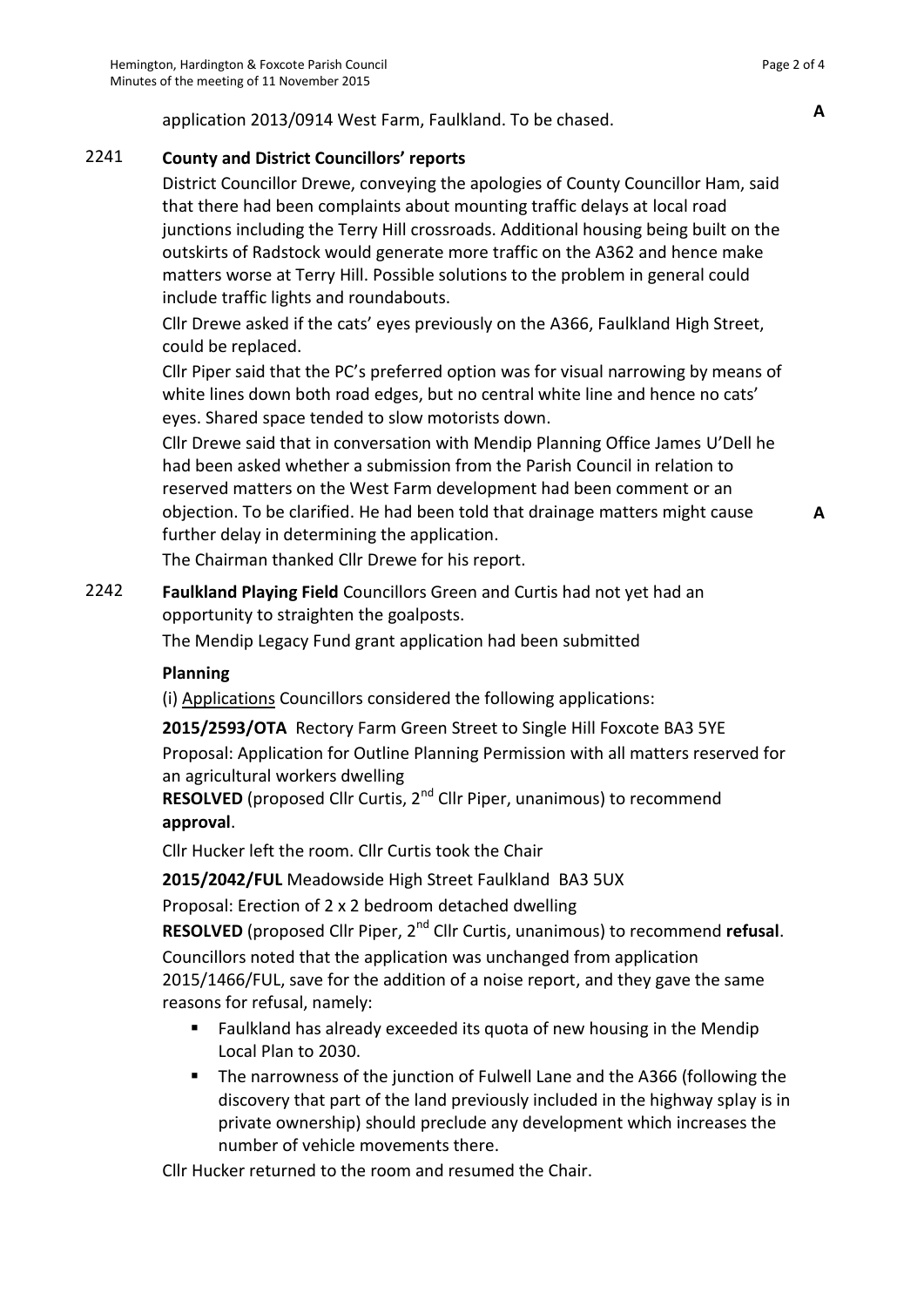# 2243 **2015/2381/HSE** 2 Pond Cottages, Bishop Street, Faulkland BA3 5XB

Proposal: Dormer window on north-facing roof.

**RESOLVED** (proposed Cllr Green, 2<sup>nd</sup> Cllr Curtis, unanimous) to recommend **refusal**. Councillors considered that:

- The dormer window was too large and not in keeping with those on the rest of the block
- It was inappropriate in its situation overlooking Faulkland Green

(ii) Planning decisions The following decisions by Mendip were noted: 2015/0984/CLP Charlton Farm, BA3 5XS.

Proposal: Application for a certificate of lawfulness for a proposed use and operational development. Decision: refusal.

2015/1984/HSE The Batch, Row Lane, Laverton BA2 7RA.

Proposal: Part demolition of N. wing and proposed 2 storey extension over N. wing. Decision: approval with conditions

APP/Q3305/C/15/3026358 + 9 Land at The Retreat, Foxcote.

The Informal Appeal Hearing will the held at Mendip District Council offices at 10:00 on 25 November 2015.

(iii) Mendip's Local Plan Part II A response will be drafted for approval at the December 7 Parish Council meeting

**A** MC

# 2244 **Highways and rights of way**

(i) Updates Following the return to work of traffic engineer Chris Betty, the Clerk had again asked for the following work to be done and for a timetable:

- Renewal of rumble strips on the A366 at both ends of Faulkland Village
- White lines down both gutters of the A366 through Faulkland
- **Warning signs at Bishop Street**
- Tractor crossing signs near Haywood Farm, further along the A366 towards the Terry Hill crossroads.

Clerk has also asked Mr Betty's advice on making a Small Improvements grant application for raised tables and improved signage in Faulkland

(ii) Parking at Hemington School The Clerk that School had obtained one quotation (for £20,000 to include soil removal and surfacing) to excavate sufficiently to park seven or eight cars, i.e. all staff, off the road. They could not take the matter further this financial year, but hoped to so next year. The School did not feel it would be appropriate to approach Somerset Education Committee at present. (iii) Bus service No report

# 2245 **Rights of Way** No update.

From the floor, Linda Le Ray said that efforts to re-open the Buckland Dinham Restricted Byway were 'being pursued'.

# 2246 **Allotments**

 The Estate had asked if any existing allotment holder wished to take over the site. No-one did